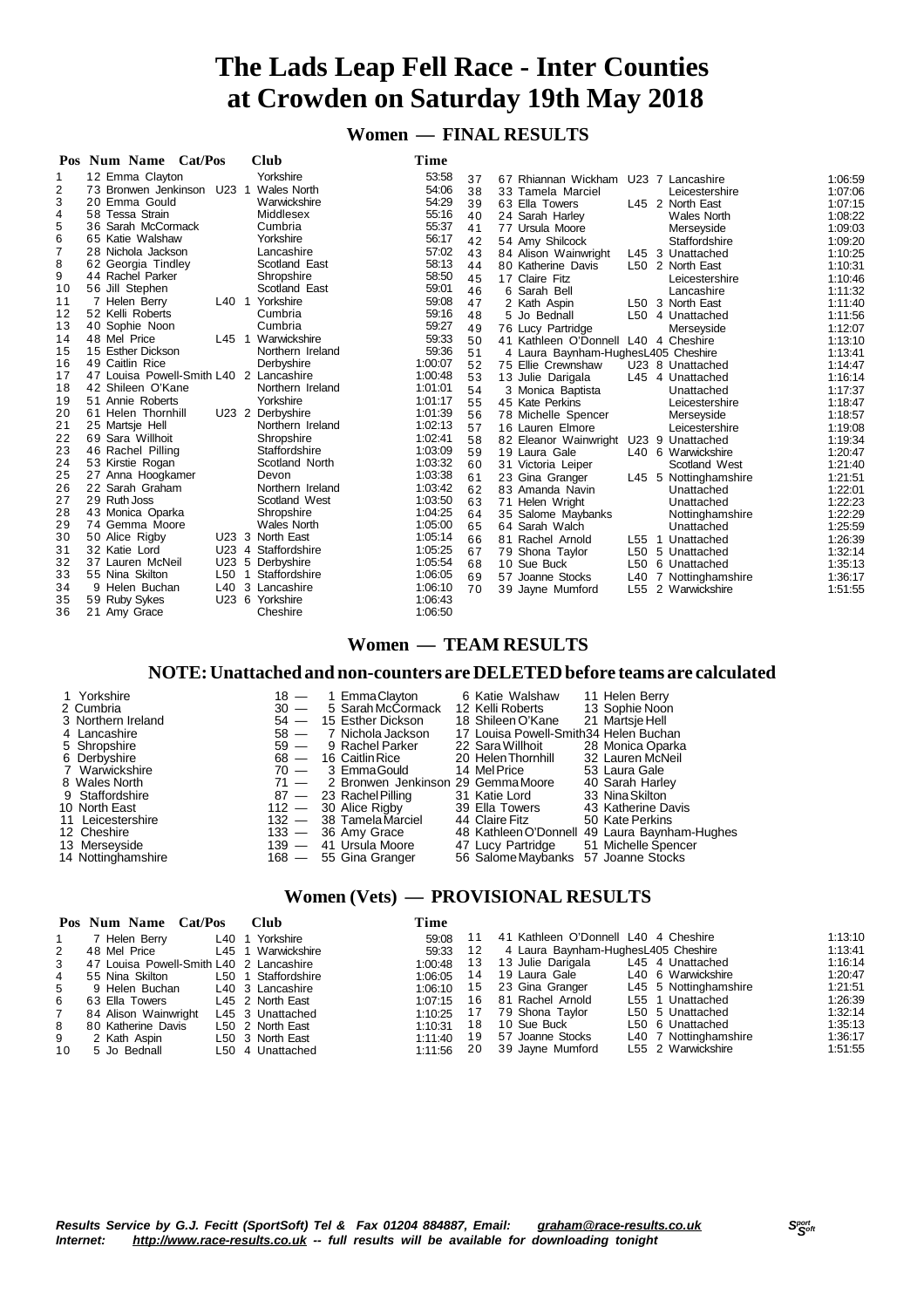# **The Lads Leap Fell Race - Inter Counties at Crowden on Saturday 19th May 2018**

## **Men — FINAL RESULTS**

|    | Pos Num Name                          |            | <b>Club</b>            | Time  |     |                                              |                                      |                    |
|----|---------------------------------------|------------|------------------------|-------|-----|----------------------------------------------|--------------------------------------|--------------------|
| 1  | 108 Nick Swinburn                     |            | North East             | 44:37 | 71  | 113 Matthew Wade                             | Hertfordshire                        | 57:08              |
| 2  | 81 Maximilian Nicholls U23 1 Kent     |            |                        | 45:26 | 72  | 39 David Frankland                           | Leicestershire                       | 57:11              |
| 3  | 4 Chris Arthur                        |            | Lancashire             | 46:40 | 73  | 5 Chris Atherton                             | Shropshire                           | 57:34              |
| 4  | 120 Jack Wood                         |            | Yorkshire              | 46:56 | 74  | 14 William Bowers                            | Hertfordshire                        | 57:44              |
| 5  | 86 Alex Pilcher                       |            | Unattached             | 47:10 | 75  | 23 Martin Cliff                              | V45 6 Cheshire                       | 57:58              |
| 6  | 51 Harry Holmes                       |            | Derbyshire             | 47:25 | 76  | 147 John Hunt                                | V50 1 Merseyside                     | 58:34              |
| 7  | 17 Ewan Brown                         |            | Scotland East          | 47:38 | 77  | 46 Scott Hall                                | Shropshire                           | 58:39              |
| 8  | 127 Chris Holdsworth                  |            | Unattached             | 47:44 | 78  | 97 Connor Smith                              | U2314 Cheshire                       | 58:53              |
| 9  | 56 Joshua Jardine                     |            | U23 2 Cumbria          | 48:06 | 79  | 93 Tom Sawyer                                | Hertfordshire                        | 59:06              |
| 10 | 43 Ross Gollan                        |            | U23 3 Scotland West    | 48:08 | 80  | 25 Chris Collins                             | Cheshire                             | 59:14              |
| 11 | 37 James Espie                        |            | Scotland North         | 48:18 | 81  | 154 Adam Storer                              | V45 7 Unattached                     | 59:23              |
| 12 | 106 Murray Strain                     |            | Scotland East          | 48:23 | 82  | 87 Matthew Pollard                           | Warwickshire                         | 59:24              |
| 13 | 63 Mark Lamb                          |            | Cumbria                | 48:28 | 83  | 122 Josh Matthews                            | <b>Wales North</b>                   | 59:27              |
| 14 | 22 Billy Cartwright                   |            | Derbyshire             | 48:28 | 84  | 62 Graham Lake                               | V40 7 Unattached                     | 1:01:09            |
| 15 | 100 Sam Stead                         |            | Cornwall               | 48:33 | 85  | 65 Mark Lambell                              | Leicestershire                       | 1:01:14            |
| 16 | 9 Joe Baxter                          |            | Yorkshire              | 48:37 | 86  | 95 Phillip Shaw                              | V50 2 Nottinghamshire                | 1:01:16            |
| 17 | 40 Steve Franklin                     |            | Yorkshire              | 48:43 | 87  | 44 Adam Gordon                               | V40 8 Cheshire                       | 1:01:36            |
| 18 | 3 James Appleton                      |            | Cumbria                | 48:45 | 88  | 105 Bradley Stone                            | V40 9 Unattached                     | 1:01:50            |
| 19 | 107 Andy Swift                        |            | Yorkshire              | 48:52 | 89  | 42 Neil Gerrity                              | Unattached                           | 1:02:18            |
| 20 | 49 Daniel Haworth                     |            | Derbyshire             | 49:16 | 90  | 67 Daniel Latham                             | Unattached                           | 1:02:36            |
| 21 | 79 William Neill                      |            | Staffordshire          | 49:23 | 91  | 94 Jonathan Sewell                           | V45 8 Unattached                     | 1:02:51            |
| 22 | 89 Christopher Richards U23 4 Cumbria |            |                        | 49:30 | 92  | 41 Sam Garratt                               | U2315 North East                     | 1:03:10            |
| 23 | 47 Zak Hannah                         |            | U23 5 Northern Ireland | 49:42 | 93  | 53 Robin Hope                                | V45 9 Unattached                     | 1:03:15            |
| 24 | 52 Rob Hope                           |            | V40 1 Lancashire       | 49:44 | 94  | 119 S Williams-Duncan                        | Nottinghamshire                      | 1:03:22            |
| 25 | 99 Steven Snape                       |            | Lancashire             | 49:48 | 95  | 136 Chris Swanepoel                          | Unattached                           | 1:03:35            |
| 26 | 38 Luke Fisher                        | U23 6 Kent |                        | 49:58 | 96  | 36 Simon Entwisle                            | V60 1 Unattached                     | 1:03:35            |
| 27 | 104 Ryan Stewart                      |            | Scotland West          | 50:00 | 97  | 168 Geoffrey Gough                           | V60 2 Unattached                     | 1:04:40            |
| 28 | 133 Duncan Coombs                     |            | Cambridgeshire         | 50:06 | 98  | 143 Simeon Cotterell                         | V4510 Unattached                     | 1:05:54            |
| 29 | 8 John Battrick                       |            | Cumbria                | 50:26 | 99  | 70 Dan Martell                               | Greater Manchester                   | 1:06:13            |
| 30 | 57 Timothy Johnston                   |            | Northern Ireland       | 50:30 |     | 100 60 Richard Kennaugh                      | V50 3 Unattached                     | 1:06:27            |
| 31 | 13 Stuart Bond                        |            | V40 2 Derbyshire       | 50:35 |     | 101 116 Dewi Williams                        | Warwickshire                         | 1:06:41            |
| 32 | 7 Hamish Battle                       |            | Scotland North         | 50:41 |     | 102 159 Adam Hartley                         | Unattached                           | 1:08:00            |
| 33 | 6<br>Simon Bailey                     |            | Staffordshire          | 50:45 |     | 103 175 Tim Gleeson                          | V4010 Unattached                     | 1:08:09            |
| 34 | 75 Gavin Mulholland                   |            | V45 1 Northern Ireland | 50:51 |     | 104 137 John Tollitt                         | V50 4 Unattached                     | 1:08:22            |
| 35 | 69 Robert Little                      |            | Unattached             | 50:55 |     | 105 123 Matthew Roberts                      | <b>Wales North</b>                   | 1:08:30            |
| 36 | 35 Orlando Edwards                    |            | V40 3 Unattached       | 51:16 |     | 106 28 Peter Daly                            | V50 5 Unattached                     | 1:08:50            |
| 37 | 174 Alasdair Campbell                 |            | Unattached             | 51:23 |     | 107 82 Andrew Owen                           | V4511 Unattached                     | 1:08:51            |
| 38 | 149 Richard Burney                    |            | V40 4 Merseyside       | 51:27 |     | 108 172 Nick Jones                           | V4011 Unattached                     | 1:09:13            |
| 39 | 151 Tom Cornthwaite                   |            | Unattached             | 51:32 |     | 109 170 Jim O'Hara                           | Unattached                           | 1:10:22            |
| 40 | 114 Max Wainwright                    |            | U23 7 Derbyshire       | 51:40 |     | 110 155 Chris Hodgson                        | V4512 Unattached                     | 1:10:33            |
| 41 | 32 Jonny Dry                          |            | Lancashire             | 51:47 |     | 111 128 Stephhen Ellison                     | V4012 Unattached                     | 1:10:56            |
| 42 | 27 Daniel Connolly                    |            | Shropshire             | 51:50 |     | 112 157 Daniel Limb                          | Unattached                           | 1:11:02            |
| 43 | 50 David Hicks                        |            | Northern Ireland       | 51:52 | 113 | 2 Simon Allen                                | V4513 Unattached                     | 1:11:25            |
| 44 | 15 Liam Braby                         |            | U23 8 Scotland East    | 51:57 | 114 | 19 Andy Buck                                 | V55 1 Unattached                     | 1:11:42            |
| 45 | 92 Jack Ross                          |            | Staffordshire          | 52:00 |     | 115 61 Andrew Lake                           | V4013 Unattached                     | 1:11:42            |
| 46 | 112 Doug Tullie                       |            | Scotland East          | 52:04 |     | 116 145 Christopher Polley                   | V4514 Unattached                     | 1:11:52            |
| 47 | 102 Gregor Stewart                    |            | Scotland West          | 52:14 |     | 117 156 Stewart Kemp                         | V60 3 Unattached                     | 1:11:59            |
| 48 | 55 Tyler Hutchinson                   |            | U23 9 Yorkshire        | 52:17 |     | 118 169 Banjamin Crossley                    | Unattached                           | 1:13:08            |
| 49 | 21 Justin Carter                      |            | V45 2 Scotland West    | 52:19 |     | 119 78 Andy Neil                             | V50 6 Hertfordshire                  | 1:13:10            |
| 50 | 58 Paul Jones                         |            | V45 3 Shropshire       | 52:25 |     | 120 152 Dale Foster                          | V4515 Unattached                     | 1:13:28            |
| 51 | 71 Felix McGrath                      |            | Avon And Somerset      | 52:28 |     | 121 124 Phil Clayton                         | V50 7 Unattached                     | 1:14:16            |
| 52 | 153 Ben Abdelnoor                     |            | Unattached             | 52:35 |     | 122 121 Paul Jenkinson<br>123 148 Zach Rvan  | V50 8 Wales North                    | 1:15:09            |
| 53 | 126 Kenny Richmond                    |            | V45 4 Scotland West    | 52:57 |     |                                              | U2316 Merseyside<br>V65 1 Unattached | 1:15:18            |
| 54 | 24 Greg Cole                          |            | Kent                   | 53:35 |     | 124 45 David Gould                           |                                      | 1:15:20            |
|    | 55 150 Lawrence Eccles                |            | Merseyside             | 53:46 |     | 125 163 Derek Hughes                         | V55 2 Unattached                     | 1:17:10            |
| 56 | 85 Robbie Peel                        |            | U2310 Cheshire         | 53:50 |     | 126 30 Tom Davies                            | Nottinghamshire                      | 1:17:16            |
| 57 | 34 Chris Edis                         |            | North East             | 53:55 |     | 127 144 Anthony Johnson                      | V50 9 Unattached                     | 1:17:52            |
| 58 | 73 Luke McMullan                      |            | Northern Ireland       | 54:01 |     | 128 142 Phil Howson<br>129 54 Chris Horsfall | V5010 Unattached                     | 1:18:19            |
| 59 | 91 William Robson                     |            | U2311 North East       | 54:09 |     |                                              | V60 4 Unattached                     | 1:18:50            |
| 60 | 20 John Butters                       |            | V40 5 North East       | 54:25 |     | 130 125 Martin Roberts                       | V60 5 Unattached                     | 1:21:58            |
| 61 | 162 Kenny Malton                      |            | Unattached             | 54:35 |     | 131 161 John Richardson                      | V5011 Unattached<br>V5012 Unattached | 1:24:00            |
| 62 | 29 Callum Davidson                    |            | U2312 Lancashire       | 55:01 |     | 132 176 Murray Walker                        |                                      | 1:25:20            |
| 63 | Jack Agnew<br>1                       |            | U2313 Shropshire       | 55:03 |     | 133 165 Stringernick                         | V55 3 Unattached                     | 1:25:32            |
| 64 | 84 Robbie Paterson                    |            | Scotland North         | 55:33 |     | 134 166 Edward O'Neill<br>135 167 Andy Law   | V5013 Unattached<br>V55 4 Unattached | 1:25:32            |
| 65 | 26 James Collins                      |            | <b>Sussex</b>          | 55:40 |     |                                              |                                      | 1:25:32            |
| 66 | 158 Gareth Briggs                     |            | V45 5 Staffordshire    | 56:05 |     | 136 146 Paul Horsfall<br>137 138 Bill Hunter | V60 6 Unattached<br>V70 1 Unattached | 1:28:36            |
| 67 | 171 Tom Addison                       |            | Unattached             | 56:18 |     | 138 160 John Nunn                            |                                      | 1:34:55            |
| 68 | 141 Freshwatercraig                   |            | Unattached             | 56:21 |     | 139 164 Stephen Roberts                      | U2317 Unattached<br>V4516 Unattached | 1:36:42<br>1:38:38 |
| 69 | 109 Adam Taylor                       |            | Leicestershire         | 56:44 |     |                                              |                                      |                    |
| 70 | 48 Benjamin Harris                    |            | V40 6 Nottinghamshire  | 56:51 |     |                                              |                                      |                    |